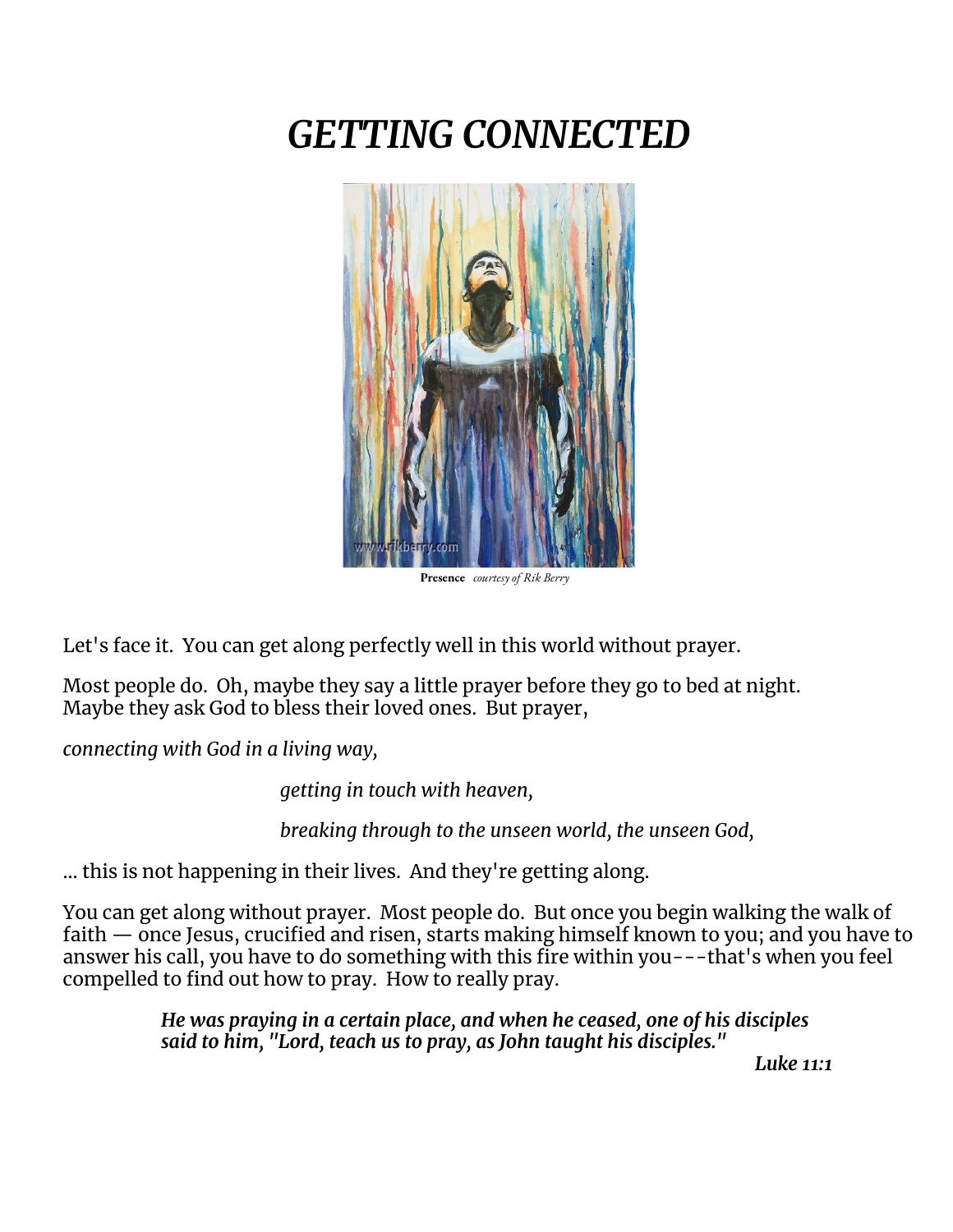These disciples had been with Jesus for some time. He had sent them out to proclaim the kingdom and heal the sick. And they had come back with glowing reports. "Lord, even the demons are subject to us in your name!" But the more they ministered, the more they became aware that something essential was missing.

When Jesus sent them out to touch people with power in his name, they could do it.

They could touch people. But somehow they *could not touch God*.

Jesus was touching God for them. Jesus was doing the praying.

They watched Jesus pray, and they knew he was getting through to the Father in a way they could not. "Lord, teach us to pray like John the Baptist taught his disciples. Show us how to connect with God the way you do."

This was music to Jesus' ears. Who knows how long he had been waiting to hear that. "Lord, teach us to pray!" It was the turning point. It was the beginning of something in their lives which never left them — the day the Master began to show them how to *connect with God*.

How to really connect…so you're not just putting on a pious show for your own benefit, like the Pharisee. "God, I thank thee that I am not as other men…" So you're not just heaping up empty phrases like the Gentiles, "for they think that they will be heard for their many words." So you're not just sitting alone in a room trying to pray, while your mind wanders the universe with daydreams. "Lord, teach us to pray!"

So he did. Jesus taught them three things:

- 1. Who you're praying to.
- 2. How to pray to him.
- 3. What to pray for.

## **Jesus teaches us who we're praying to**

Do I know who I'm talking to when I'm praying? Or am I sending up a request, hoping it will somehow find its way to the "Man Upstairs"? i.e. "Dial 1-800-TALKTOGOD" If you have a question, press #1; if you have a problem, press #2. Please hold, we are really interested in your call."

> *And he said to them, "When you pray, say: 'Father, hallowed be thy name. Thy kingdom come. Give us each day our daily bread; and forgive us our sins, for we ourselves forgive every one who is indebted to us; and lead us not into temptation. Luke 11:3-4*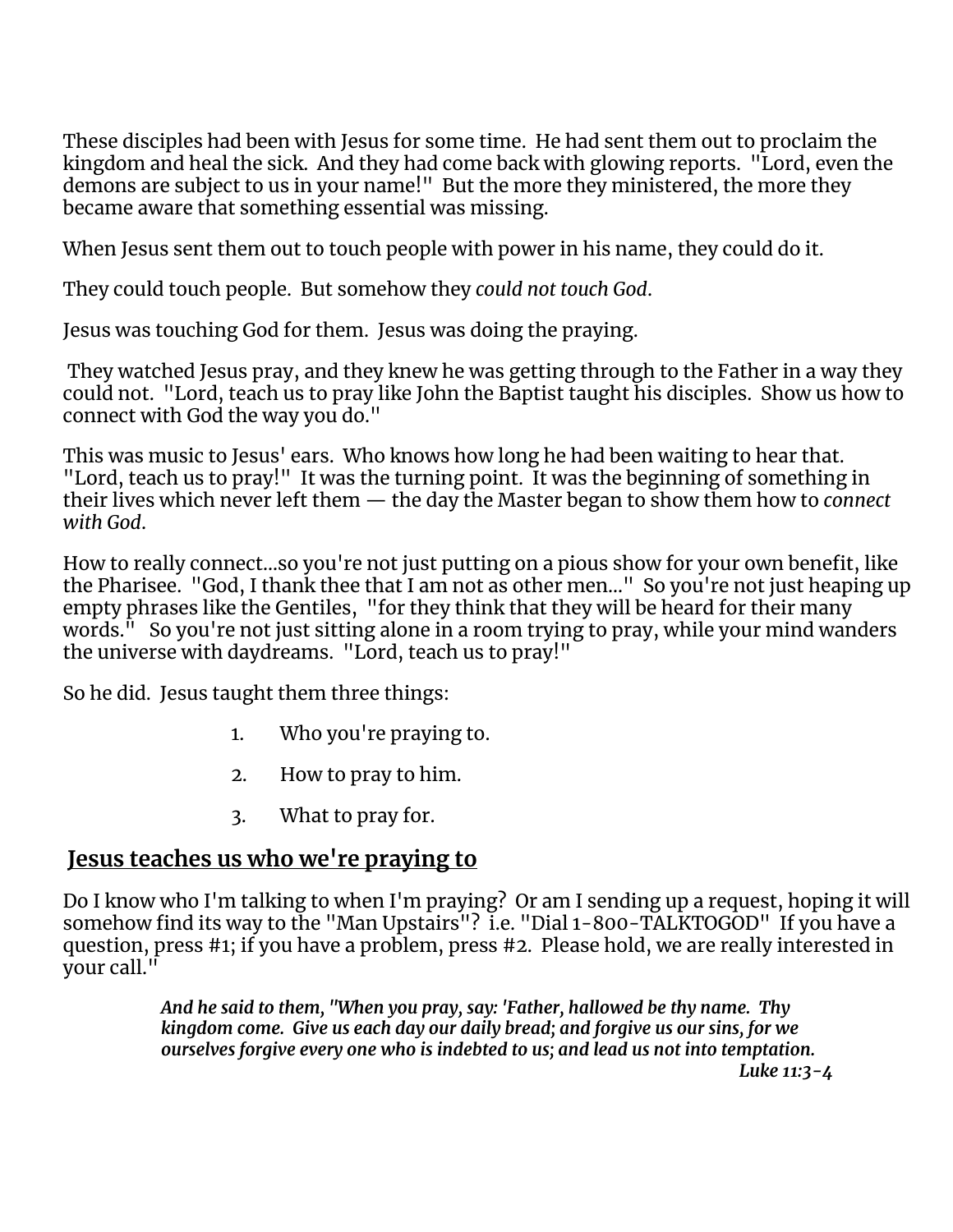"Father…..Father." Jesus always addressed his prayer to the Father. "I thank thee, Father, Lord of heaven and earth, that thou hast hidden these things from the wise and understanding and revealed them to babes. Yea, Father, for such was thy gracious will."

And now he's teaching us to do the same. "When you pray, do like I do. Pray to the Father." "When you pray, say, 'Father, hallowed be thy name. Thy kingdom come." You're talking to your real Father. You're *honoring* him, *hallowing* his name, *revering* him.

The Holy One who rules the universe is our Father. So we take the words of the Lord's Prayer, which we have known since childhood, and use them as our starting point, to bring us into the presence of the Father.

Just as the First Commandment is the most important of the Ten---keep Number One, and you'll keep them all---so this First Petition of the Lord's Prayer is the most important:

#### *"Father, hallowed be thy name."*

Get that right, and everything else will follow.

You are not praying to a machine.

You are not praying to a Cosmic Tyrant.

You are not praying to an Aloof Mystery.

You are praying to your Father. Our Father…..



**Awesome God** *courtesy of Deborah Nell*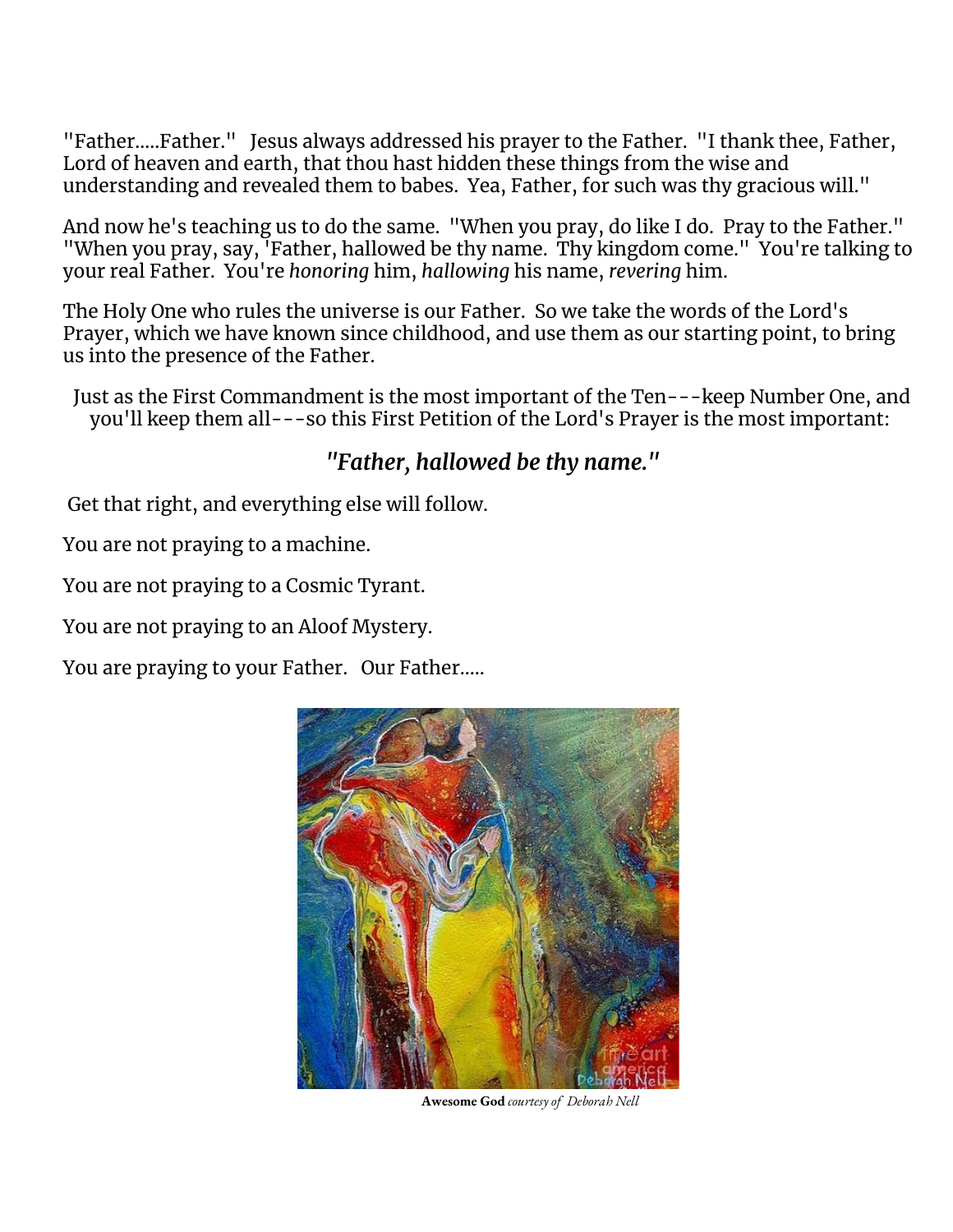Who knows you better than you know yourself.

Who loves you more than any earthly Father ever could.

Who cares about every detail in your life, as if you were his only child.

Who longs to give you more than you could ask or think.

## **He's your Father!**

#### **Jesus teaches us how to pray.**

*Imagine that one of your friends comes over at midnight. He bangs on the door and shouts, "Friend, will you lend me three loaves of bread? A friend of mine just showed up unexpectedly from a journey, and I don't have anything to feed him." Would you shout out from your bed, "I'm already in bed, and so are the kids. I already locked the door. I can't be bothered"? You know this as well as I do: even if you didn't care that this fellow was your friend, if he keeps knocking long enough, you'll get up and give him whatever he needs simply because of his brash persistence!*

*So listen: Keep on asking, and you will receive. Keep on seeking, and you will find. Keep on knocking, and the door will be opened for you. All who keep asking will receive, all who keep seeking will find, and doors will open to those who keep knocking.*

*Luke 11:5-10*

Though he will not get up and give him anything because he is his friend, yet because of his persistence, because he keeps at it, makes a pest of himself, he will get up and give him whatever he needs. In other words, Put something into it!

#### **Ask, and keep asking. Seek and keep seeking. Knock and keep knocking!**

Of course, there will be the rare occasion when you ask, and somehow on the "first shot" you know it's done. Answered. All you have to do is give thanks. But for every one-shot prayer there will be a hundred where you learn to pray by being persistent, proving to God and to yourself that you mean business.

After your friend said, "Don't bother me! The door is shut, my children are with me in bed. I cannot get up and give you anything," what would have happened if you had turned and walked away. You would have walked away with nothing. Or if the widow pestering the Unjust Judge had given up at the third brush-off? She would have walked away with nothing.

Jesus is teaching us that there is only one way to pray: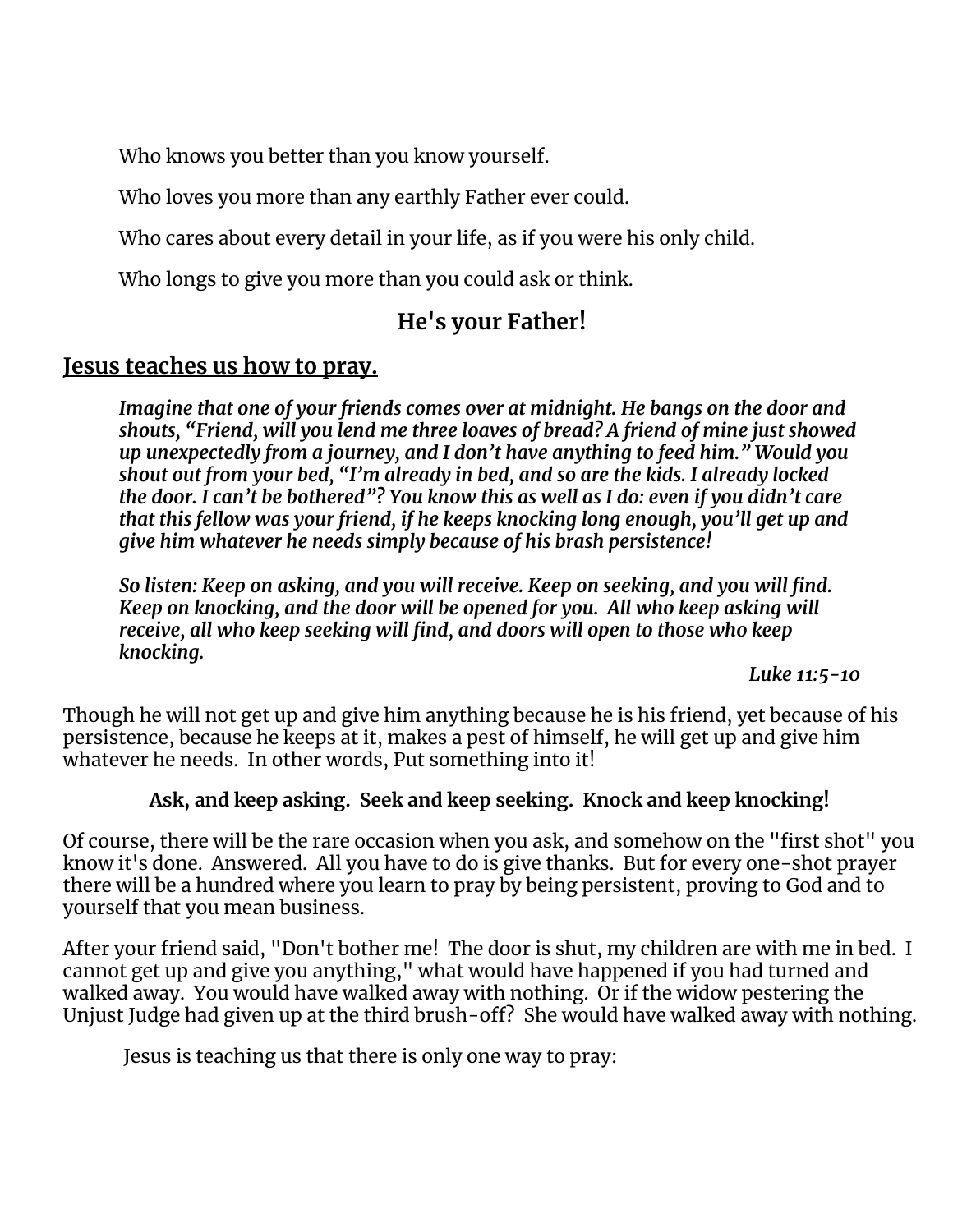Keep praying! Pester! Don't give up!



**Lift Your Eye**s *by Fr James Hasse*

Prove to yourself that this thing you want the Father to do for you is important! It doesn't matter what words you use, or whether you're kneeling, sitting, standing, or flat on your face as you pray.

What matters is that you keep at it! Don't be pussyfooting!

Don't be muttering and mumbling with half your brain.

Get serious! Put something into it, and stick with it!

For every one who asks receives---*-if he doesn't quit.*

And she who seeks finds---*if she keeps at it.*

And to him who knocks it will be opened, *if he sticks with it.*

Start praying like that, and heaven will come down and help you.

#### **Jesus teaches us what to pray for**

*What father among you, if his son asks for bread will give him a stone, or if he asks* for a fish, will instead of a fish give him a serpent; or if he asks for an egg, will give *him a scorpion? If you then, who are evil, know how to give good gifts to your children, how much more will the heavenly Father give the Holy Spirit to those who ask him?*

*Luke 11:11-13*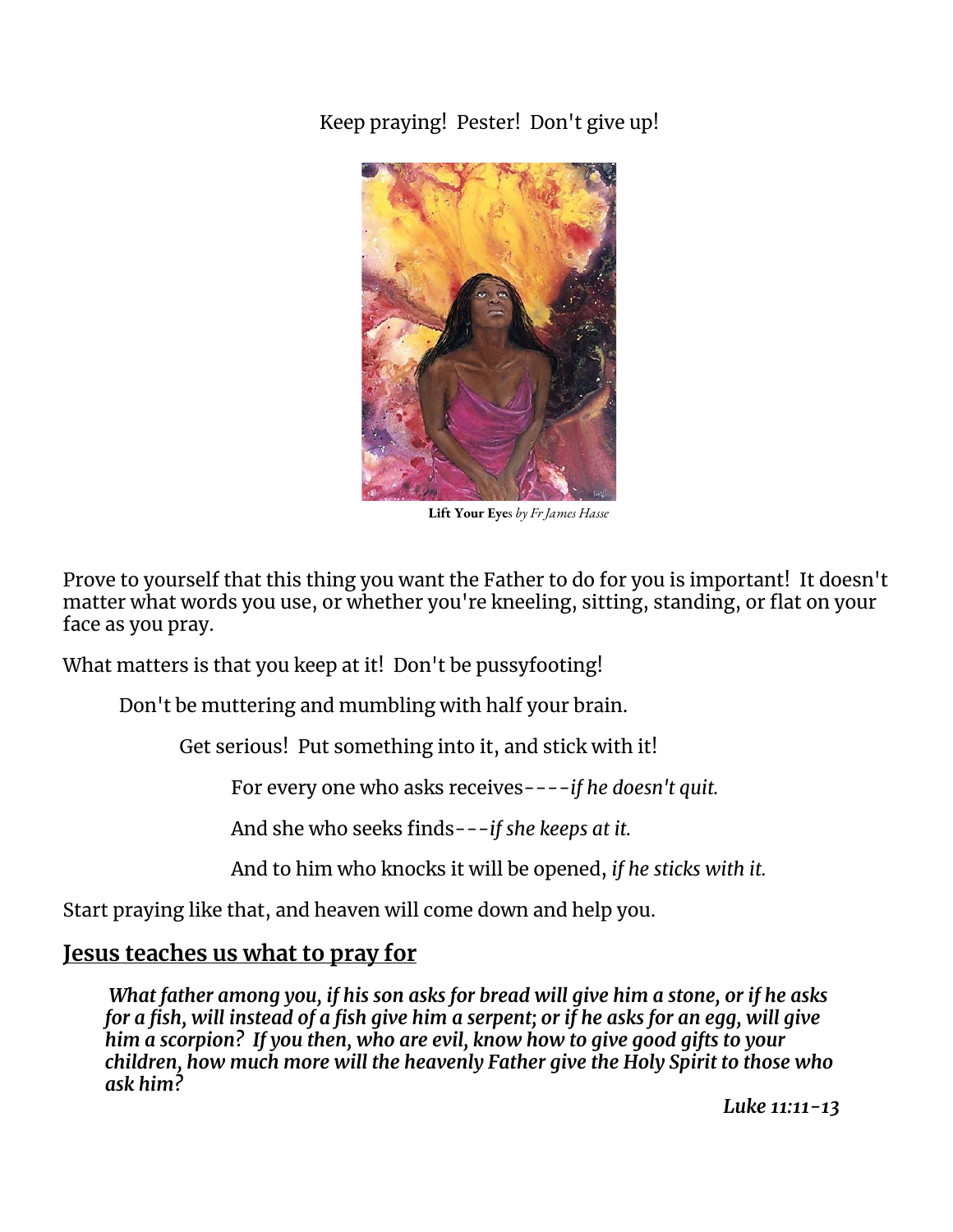Of course, there are many things we're going to pray for.

Things we need. People we're worried about. Problems we face.

But if these prayers are going to connect,

if they're going to come alive, so we can enter the presence of the Father with faith,

we need to pray first for the supreme gift of God —

—the one gift Jesus sent back when he returned to the Father:

### **The gift of the Holy Spirit.**



**Come Holy Spirit** *by Lance Brown*

…. *"How much more will the heavenly Father give the Holy Spirit to those who ask him."*

So we ask, and keep asking. And as surely as we ask, we receive.

The Spirit comes to us.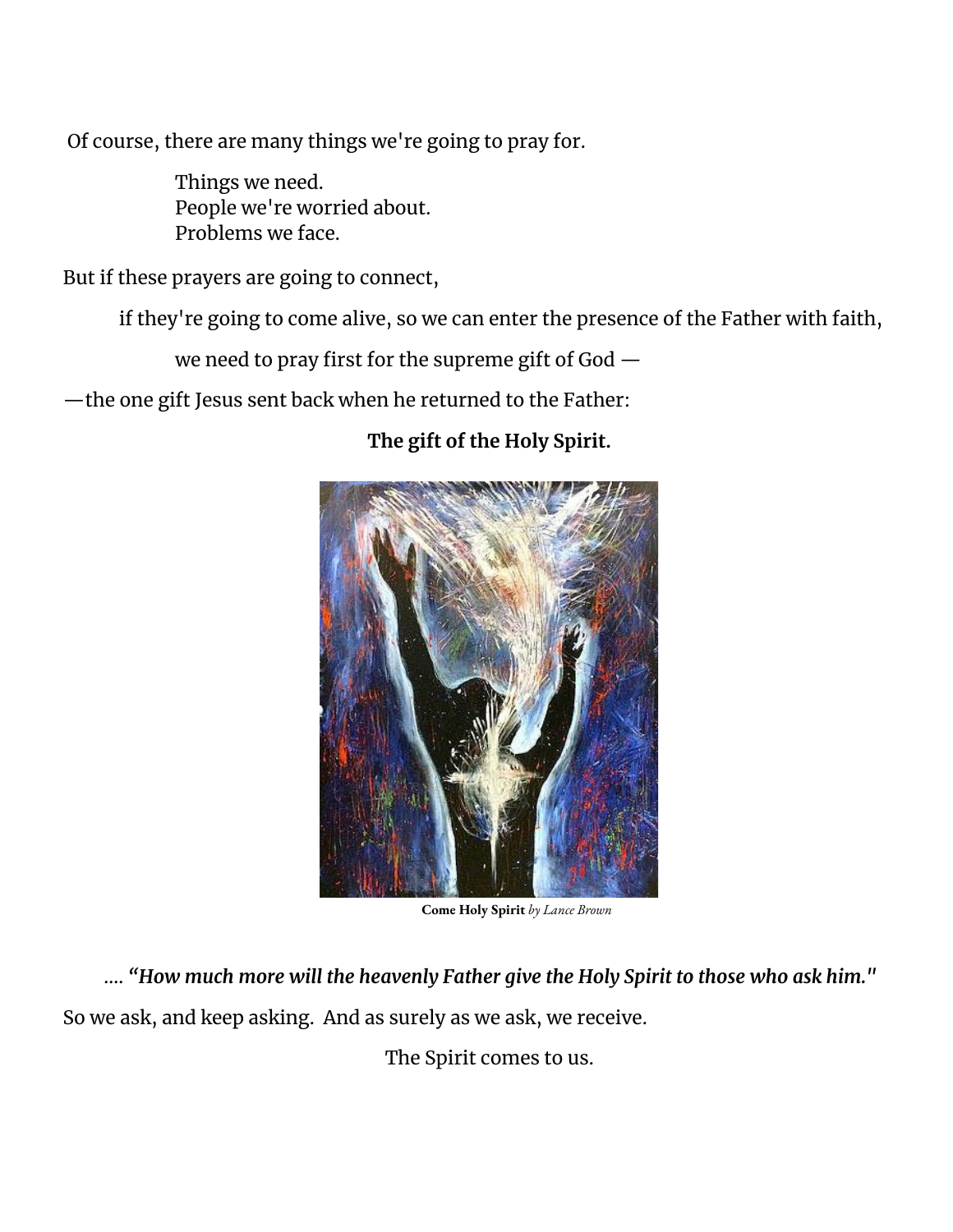And just as Jesus, during his earthly ministry, kept going back to the Father for fresh strength, so we keep going back to the Father, at Jesus' command, for fresh life from the Spirit.

Daily. Hourly. "Father, how can I live this new life, how can I bring help to the wounded souls around me, *unless you sustain me with your Spirit*?"

To make all this work in real life, most of us are going to have to do some adjusting in our thinking. We've been in the habit of thinking of prayer as a little appendage to our daily routine, a little ritual which can't hurt. Maybe it will even bring us some luck.

But now we start all over again, and do exactly what the disciples did.

We start by saying,

*"Lord, teach us to pray! We don't know how to pray, Lord. Help us to move beyond these weak* prayers we've been praying. Help us to rise up on wings of your Spirit into the presence of the .<br>Father. Lord, don't give us any peace until we start setting aside enough time each day so you can *teach us to pray!"*

Many years ago I was serving as a pastor, when it suddenly dawned on me that my prayer life was next to useless. I was trying to deliver sermons out of an empty heart. I was trying to help people find something which I hadn't found myself! So I began reading books on prayer. I must have picked the wrong books, 'cause it didn't help. I tried this, and tried that. Still no help. Then stumbled upon the idea of asking the Lord to help me. Soon after I met a strange little preacher from a strange little church and a far-away city.

This man explained to me that there was more of the Holy Spirit that God wanted me to have. Then he prayed for me. The Spirit began moving in me in a new way.

And the proof that this was happening was that *prayer came alive*. It became *real*.

That was a long time ago, and I'm still learning.

But this much I know: that what the Spirit did for me way back then, and is still doing, he'll do for anybody.

You don't earn this. It's a gift. Paid for by our Lord Jesus with his own blood.

It's free.

All you have to do is ask.

*"If you who are evil know how to give good gifts to your children, how much more will the heavenly Father give the Holy Spirit to those who ask him?"*